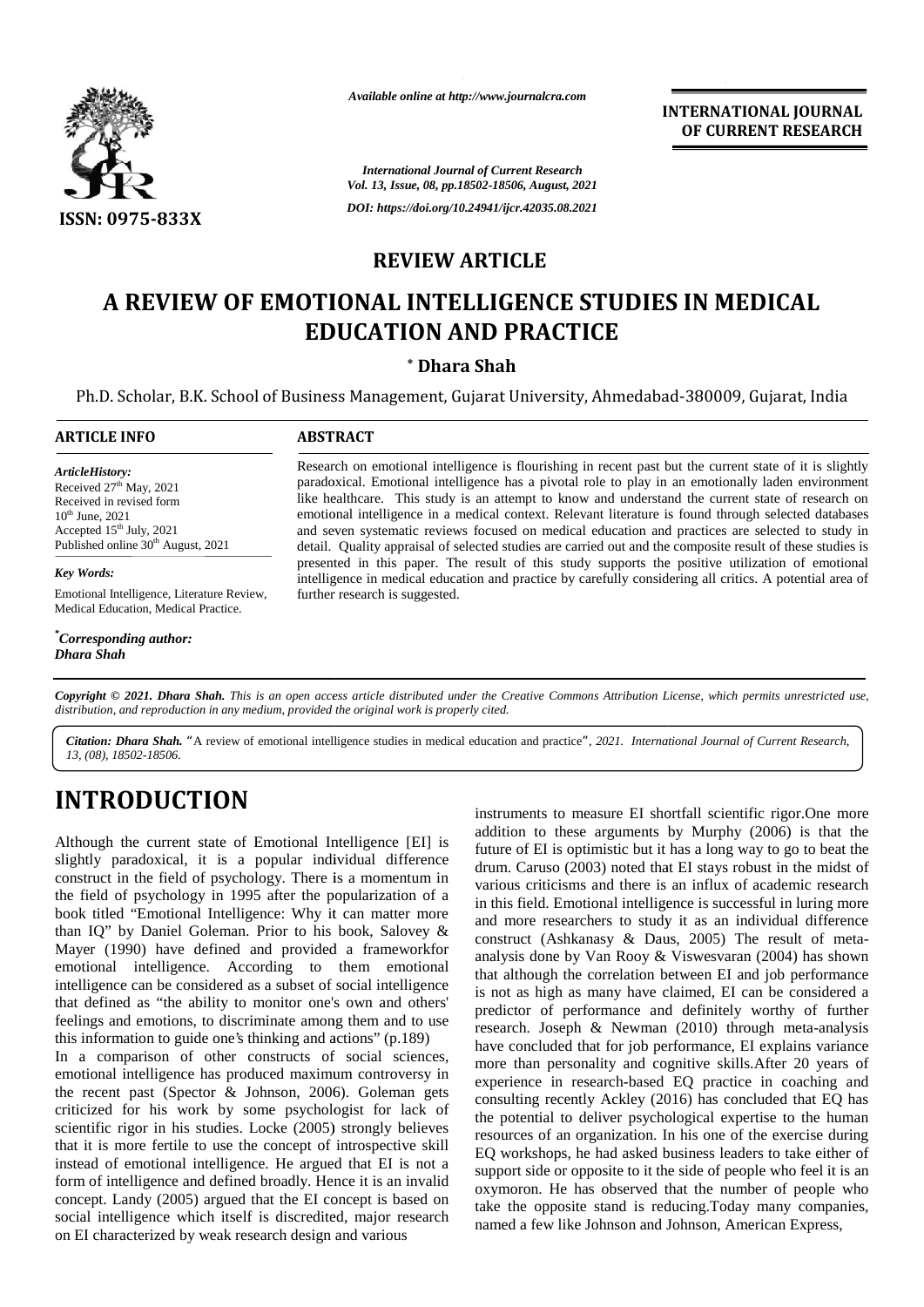Office of personnel management in Federal Government, the A st USA using emotional intelligence for hiring, coaching and developing their workforce and fostering scientific research on it with the help of consortium for research on emotional intelligence. Healthcare is an emotion-laden setting. Healthcare workers are overwhelmed by emotional demands especially who is in direct contact of the patients (Goleman, n.d.). It is quite imperative for healthcare workers to have a balance in emotions. They are expected to emotionally connect with patients and relatives to give patient satisfaction at the same time they have to fortify themselves from experiencing compassion fatigue. Goleman (1996) in his book titled "Working with emotional intelligence" has mentioned that doctors who are more aware of their patient's emotions are more successful in treating them and get patient loyalty. Hence emotional intelligence plays a crucial role in healthcare settings and worth to explore. Hence the main objective of this study is to know the current state of research on emotional intelligence with respect to medicinal education as well as practice and to identify the potential research gaps.

#### **METHODS**

In order to search the best literature, databases like MEDLINE, PMC, PsycARTICLES are selected. Search words are like emotional intelligence, healthcare professionals, doctors, etc. are used. There is no restriction about study design, journal category, and subject of the study but to the English language. List of scholarly articles is retrieved from the EI consortium website which aids the research-based practice on emotional intelligence.

## **SEARCH RESULTS**

Search from the above-mentioned database yielded a total of 132 titles (Medline-43, PMC-36, PsycARTICLES- three, EI consortium-50). Out of these titles, 36 titles are removed due to duplication, commentary, and opinion. Title and abstract of remaining papers are scanned and finally, seven systematic review papers are selected for this study. The main reason to choose systematic review for this study is that it is summary of existing available research and consider as the strongest form of medical evidence (Moher, Tetzlaff, Tricco, Sampson, & Altman, 2007).Full text of all selected studies is obtained and studied in depth. Information like the publication year, aim, number of studies involved, focus criteria and major findings are extracted and shown in Table 1 of appendix. The critical appraisal process has become imperative in evidence-based healthcare research. It is a systematic process to check research evidence to judge its reliability (Burls, 2009). Quality assessment tool by the National Institute of Health (NIH) for systematic review and meta-analysis is used to check the quality of selected studies. As the last criteria of this tool is applicable only to meta-analysis, the remaining seven criteria are adopted to rate the quality of the selected systematic review. Each study can be rated as "good", "fair" or "poor" in term of quality. Rating "good" means study has the least risk of bias while "poor" means study has a significant risk of bias. The main purpose to go for quality appraisal during this study is an attempt to strengthen the reliability of the outcome. Result of quality appraisal is produced in the last column of Table 1. The overall quality of the selected studies is found to be satisfactory.

A study by Cherry (2014) is rated as a lower side of fair option as article selection diagram and summary of selected studies are missing in this paper.

# **DISCUSSION**

*EI in medical education:* In the medical education context, let's understand EI with two different perspectives. Firstly, EI as selection criteria in medical school applicants. Secondly, the role of EI in success during medical education. Fiveout of seven selected studies (Arora et al., 2010; Cherry et al., 2014; Cook et al., 2016 Neumann et al., 2011; and Smith et al., 2009) talks about these perspectives. Traditionally it is believed that success in any education is due to cognitive intelligence. Medical school admission committee uses cognitive measures like entrance test score as sole admission criteria which has demonstrated predictive validity and reliability but skill like communication, interpersonal skills and empathy cannot be undermined (Lievens, Coetsier, De Fruyt & De Maeseneer, 2002) Henceforth few researchers have tried to determine the role that emotional intelligence play in medical school admission decision. Carr (2009) has tried to establish a correlation between EI and selection test scores. No significant correlation was found between both. Brannick& colleagues (2009) concluded that emotional intelligence tests do not have an additional predictive measure of success beyond cognitive ability and personality. Ability measure like MSCEIT has better predictor power than trait measure like WLEIS but neither of them has predictive power beyond cognitive ability and personality.

Susan Humphrey-Murto, Leddy, Wood, Puddester & Moineau (2014) tried a slightly different study focusing to know whether emotional intelligence ability at the time of admission to medical education can predict future academic performance. Result of this study reveals that no significant correlation between EI scores and written examination score and number of failure during medical education. Lewis & Colleagues (2005)strongly felt that some EI measures have an inherent bias towards women hence cannot be used as a selection criterion.Hence inclusively result of all studies prove that there is no/weak role EI plays in medical admission context however more studies are essential to support this result. Now talking about the second perspective, ability model of emotional intelligence states that EI is an inborn set of abilities hence people can nurture it. Even a little improvement in this ability can be helpful in daily patient care.Lewis et al. (2005) have stated that EI can be learned by medical students and its inclusion in the medical curriculum will improve the outcome of the students. Cook et al. (2016) through their systematic reviewinferred that there is a weak positive relationship between EI and academic performance and success during medical education.Arora et al. (2010) have done an interesting review of EI studies with the context of competencies as a hallmark of medical education suggested by Accreditation Council for graduate medical education, USA. According to this council, practice-based learning and improvement, patient care and procedural skills, system based practice, medical knowledge, interpersonal and communication skills, and professionalism are essential for medical education.They have established a link between competencies like patient care, professionalism, interpersonal and communication skills with doctor's empathy and the doctor-patient relationship. Empathy is an integral part of emotional intelligence and will improve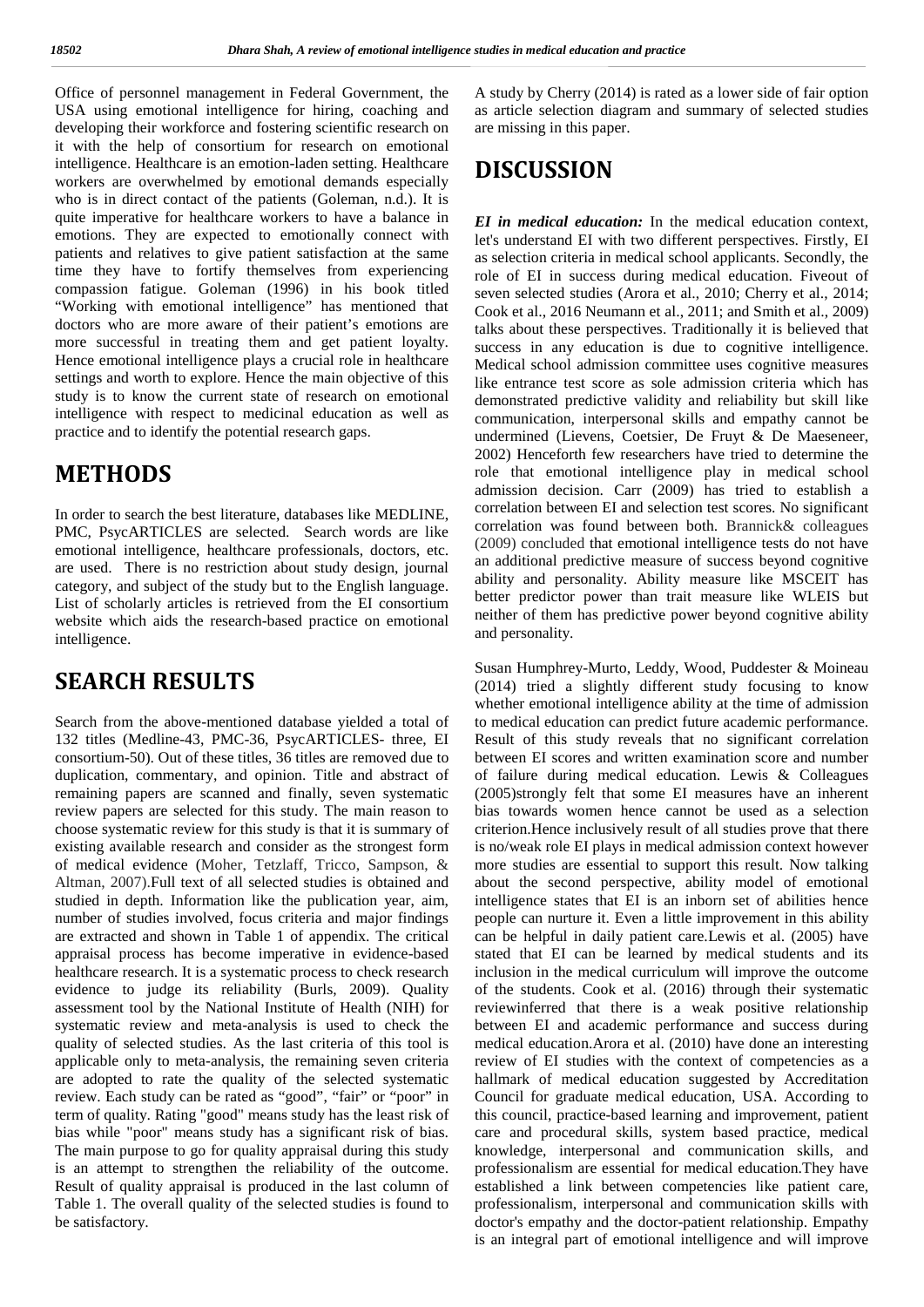patient trust and strengthen a patient-doctor relationship. 1 Teamwork, communication, and interpersonal skills are essential for system based practice and high EI is linked with better team behavior and performance (McCallin and Bamford, 2007). Hence emotional intelligence is positively linked with these competencies. A systematic review by Neumann et al. (2011) suggests that a doctor's empathy influence the health of the patient through communication during treatment. However, that review concludes that there is a significant decrease in empathy of doctors during residency due to stress, reduced quality of life, depression, mistreatment by supervisor/ mentor, lack of social support, high workload, a short length of stay with the patient, unsuitable learning environment like bedside interaction. More studies are required to understand factor which causes empathy decline and how it can be overcome by emotional intelligence training during medical studies.

There have been enough attempts to establish a role of emotional intelligence in nursing education and all support the encompassment of it. According to Freshwater & Stickley (2004), emotions are art of nursing practice. Educating subject knowledge without understanding nature, skill and competencies related to emotion can result in unbalanced nursing practice. Hence it is imperative to understand and value emotion for nursing practice. Emotionally competent students can better handle educational stress during studies and occupational stress later in their professional lives (Monte- Berger & Augusto, 2007). Hence it can be concluded that EI has a direct or indirect role to play to enhance success during education. However more strong research is essential to support the role of EI in medical education. There is a dearth of knowledge which guides how EI can be incorporated in the curriculum.

*EI in medical practice:* Three out of seven selected studies (Akerjordet et al, 2010; Cherry et al., 2013; and Smith et al, 2009) focused on emotional intelligence in practice. Twostudies (Akerjordet et al., 2010 and Smith et al., 2009) focused on nursing leadership. It is rightly said that caring is more than a cure. O'connar (2008) said that caring competency is fundamental in nursing leadership. Goleman (2005) mentioned that emotional intelligence quality of leader in a dynamic healthcare setting will foster quality patient care. Similar observation by Edgar et al. (2006) tells us that it is essential to have an emotionally strong leader in a complex healthcare setting. By utilizing emotional intelligence competencies, leaders can convey empathy to followers hence neutralizes their work-related stress and pressure also manages conflict within staff effectively (Faugier & Woolnough, 2002). Akeriordet et al. (2010) concluded that it is essential to have in-depth knowledge about EI and its scientific critic before incorporating it into nursing practice due to its unsubstantiated predictive validity andconstruct validity. Prominence to nature of emotion is given by them to incorporating EI in nursing practice. EI paradigm has given importance to evaluate emotions positively and way of expressing it in a socially acceptable way which is not desirable in the idiosyncratic environment. Negative emotions are equally important for leaders because it gives them a chance to act rationally and realistically. One study (Cherry et al., 2013) focused on the influence of doctors and medical student's emotional intelligence and attachment style on their patient-provider communication. Result of this systematic review is inconclusive due to heterogeneity in the tool to measure construct and different outcome measures.

However, the author has established a tentative link between EI and attachment style on patient-provider communication. In past, few attempts have made to link EI with conflict handling style, patient care, doctor-patient relationship, stress and burnout, job satisfaction, communication, and interpersonal skills, caring and ethical behavior, and team building through cross-sectional studies. The overall result shows that emotional intelligence has a positive role to play in medical practice.

**Limitation of the study:** This study is limited by database used to search relevant literature, search method and search words used for it. There are chances that not all relevant studies are recorded in the selected database.

**Direction for further studies:** Emotional intelligence research in the medical context is growing but proof to aid the use of it is stingy. Longitudinal studies can be carried out to know the role of EI in medical school applicants.Studies which focus on what pedagogical changes are required to incorporate emotional intelligence in nursing and medical education can be done.It is found that majority of EI studies in a medical context focused on nurses and undergraduate students and residents hence more exploration is required targeting consultant doctoras a unit of analysis. Various systematic reviews can be carried out related to emotional intelligence and medicine as the most reliable source to guide medical practice. There are numerous instruments are used to measure emotional intelligence however psychometric property of only Trait Meta-Mood Scale is tested in the nursing context. Validity studies of different measures can be carried out in a medical context.

## **CONCLUSION**

Research supports the utility of emotional intelligence in success during medical and nursing education as well as a medical practice.Despite a lot of debate, scientific work on emotional intelligence can be carried out to expand and improve existing knowledge. In the medical context amalgamation of practice driven and science-driven approach will be fruitful to give evidence-based results.Careful consideration of various critics becomes imperative for future research within and outside medicine.

## **REFERENCES**

- Ackley, D. 2016. Emotional intelligence: A practical review of models, measures, and applications. *Consulting Psychology Journal: Practice and Research*, 684, 269.
- Akerjordet, K., & Severinsson, E. 2010. The state of the science of emotional intelligence related to nursing leadership: an integrative review. *Journal of Nursing Management*, *18*4, 363-382.
- Arora, S., Ashrafian, H., Davis, R., Athanasiou, T., Darzi, A., & Sevdalis, N. 2010. Emotional intelligence in medicine: a systematic review through the context of the ACGME competencies. *Medical education*, *44*8, 749-764.
- Ashkanasy, N. M., & Daus, C. S. 2005. Rumors of the death of emotional intelligence in organizational behavior are vastly exaggerated. *Journal of Organizational Behavior*, *26*4, 441-452.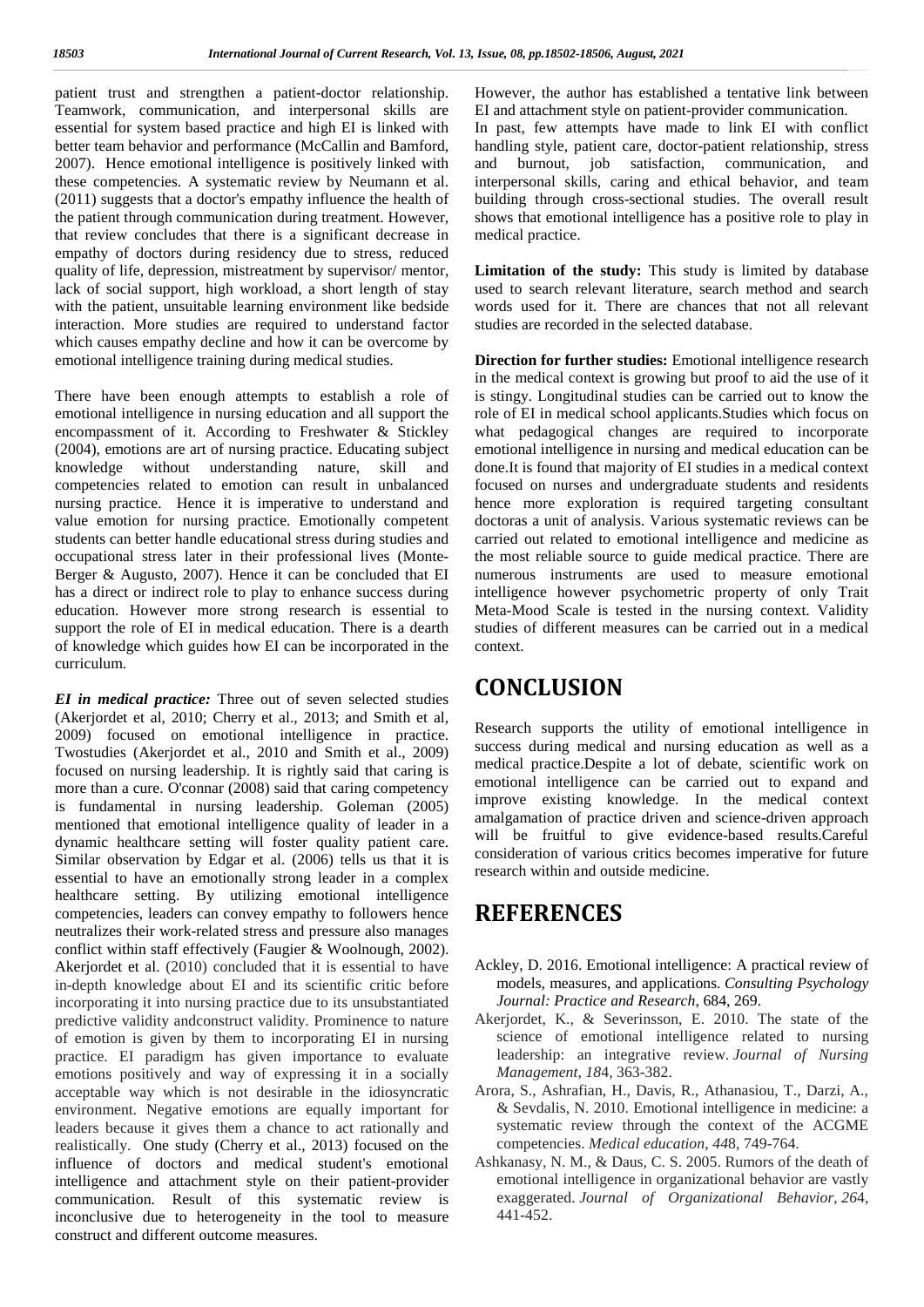- Brannick, M. T., Wahi, M. M., Arce, M., Johnson, H. A., Nazian, S., & Goldin, S. B. 2009. Comparison of trait and ability measures of emotional intelligence in medical students. *Medical education*, *43*11, 1062-1068.
- Burls, A. 2009. What is critical appraisal? London: Hayward Group New York.
- Carr, S. E. 2009. Emotional intelligence in medical students: does it correlate with selection measures? *Medical education*, *43*11, 1069-1077.
- Caruso, D. 2003. Defining the inkblot called emotional intelligence. Issues and Recent Developments in Emotional Intelligence**,**12. Retrieved November, 12, 2018, from http://www.eiconsortium.org
- Cherry, M. G., Fletcher, I., & O'Sullivan, H. 2013. The influence of medical students' and doctors' attachment style and emotional intelligence on their patient–provider communication. *Patient Education and Counseling*, *93*2, 177-187.
- Cook, C. J., Cook, C. E., & Hilton, T. N. 2016. Does emotional intelligence influence success during medical school admissions and program matriculation?: a systematic review. *Journal of educational evaluation for health professions*, *13*.
- Edgar, L., Herbert, R., Lambert, S., MacDonald, J., Dubois, S., Latimer, M., 2006. The joint venture model of knowledge utilization: A guide for change in nursing. *Nursing leadership- Academy of Canadian executive nurses*, 192, 41.
- Faugier, J. & Woolnough, H. 2002. National nursing leadership programme. *Mental Health Practice*, 63
- Freshwater, D., & Stickley, T. 2004. The heart of the art: emotional intelligence in nurse education. *Nursing inquiry*, *11*2, 91-98.
- Goleman, D. 1995. Emotional intelligence: Why it can matter more than IQ.Bantam Books, New York.
- Goleman, D.2005 Emotional intelligence. Bantam Books, New York
- Goleman, D. 1998. Working with emotional intelligence. Bantam Books, New York.
- Goleman, D.[Daniel]. n.d. Posts [Linkdin page]. Retrieved June 26, 2017, from intellig https://www.linkedin.com/pulse/emotional-intelligence health-care-settings-daniel-goleman
- Humphrey-Murto, S., Leddy, J. J., Wood, T. J., Puddester, D., & Moineau, G. 2014. Does emotional intelligence at medical school admission predict future academic performance?. *Academic Medicine*, *89*4, 638.
- Joseph, D. L., & Newman, D. A. 2010. Emotional intelligence: an integrative meta-analysis and cascading model. *Journal of applied psychology*, 951, 54.
- Landy, F. J. 2005. Some historical and scientific issues related to research on emotional intelligence. *Journal of Organizational Behavior*, *26*4, 411-424.
- Lewis, N. J., Rees, C. E., Hudson, J. N., & Bleakley, A. 2005. Emotional intelligence medical education: measuring the unmeasurable?. *Advances in Health Sciences Education*, *10*4, 339-355.
- Lievens, F., Coetsier, P., De Fruyt, F., & De Maeseneer, J. 2002. Medical students' personality characteristics and academic performance: A five factor model perspective. *Medical education*, *36*11, 1050-1056.
- Locke, E. A. 2005. Why emotional intelligence is an invalid concept. *Journal of Organizational Behavior*, *26*4, 425- 431.
- McCALLIN, A. N. T. O. I. N. E. T. T. E., & Bamford, A. 2007. Interdisciplinary teamwork: is the influence of emotional intelligence fully appreciated?. *Journal of nursing management*, *15*4, 386-391.
- Moher, D., Tetzlaff, J., Tricco, A. C., Sampson, M., & Altman, D. G. 2007. Epidemiology and reporting characteristics of systematic reviews. *PLoS medicine*, *4*3, e78.
- MONTES BERGES, B., & Augusto, J. M. 2007. Exploring the relationship between perceived emotional intelligence, coping, social support and mental health in nursing students. *Journal of Psychiatric and Mental Health Nursing*, *14*2, 163-171.
- Murphy, K. R. 2006. Four conclusions about emotional intelligence. In A critique of emotional intelligence pp. 359-368. Psychology Press.
- Neumann, M., Edelhäuser, F., Tauschel, D., Fischer, M. R., Wirtz, M., Woopen, C., ... & Scheffer, C. 2011. Empathy decline and its reasons: a systematic review of studies with medical students and residents. *Academic medicine*, *86*8, 996-1009.
- O'Connor, M.2008. The dimensions of leadership: a foundation for caring competency. *Nursing Administration Quarterly*32, no 12008: 21-26.
- Quality assessment of systematic review and meta-analysis, National heart, lung and blood institute, U.S. department of health and human services. Retrieved from https://www.nhlbi.nih.gov/health-topics/study-quality assessment-tools
- Salovey, P., & Mayer, J. D. 1990. Emotional intelligence. Imagination, cognition, and personality, 93, 185-211.
- Smith, K. B., Profetto-McGrath, J., & Cummings, G. G. 2009. Emotional intelligence and nursing: An integrative literature review. *International journal of nursing studies*, *46*12, 1624-1636.
- Spector, P. E., & Johnson, H. A. M. 2006. *Improving the Definition, Measurement, and Application of Emotional Intelligence*. Lawrence Erlbaum Associates Publishers.
- Humphrey-Murto, S., Leddy, J. J., Wood, T. J., Puddester, D., & Moineau, G. 2014. Does emotional intelligence at medical school admission predict future academic performance? *Academic Medicine*, *89*4, 638.
- Van Rooy, D. L., & Viswesvaran, C. 2004. Emotional intelligence: A meta-analytic investigation of predictive validity and nomological net. *Journal of Vocational Behavior*, 651, 71-95